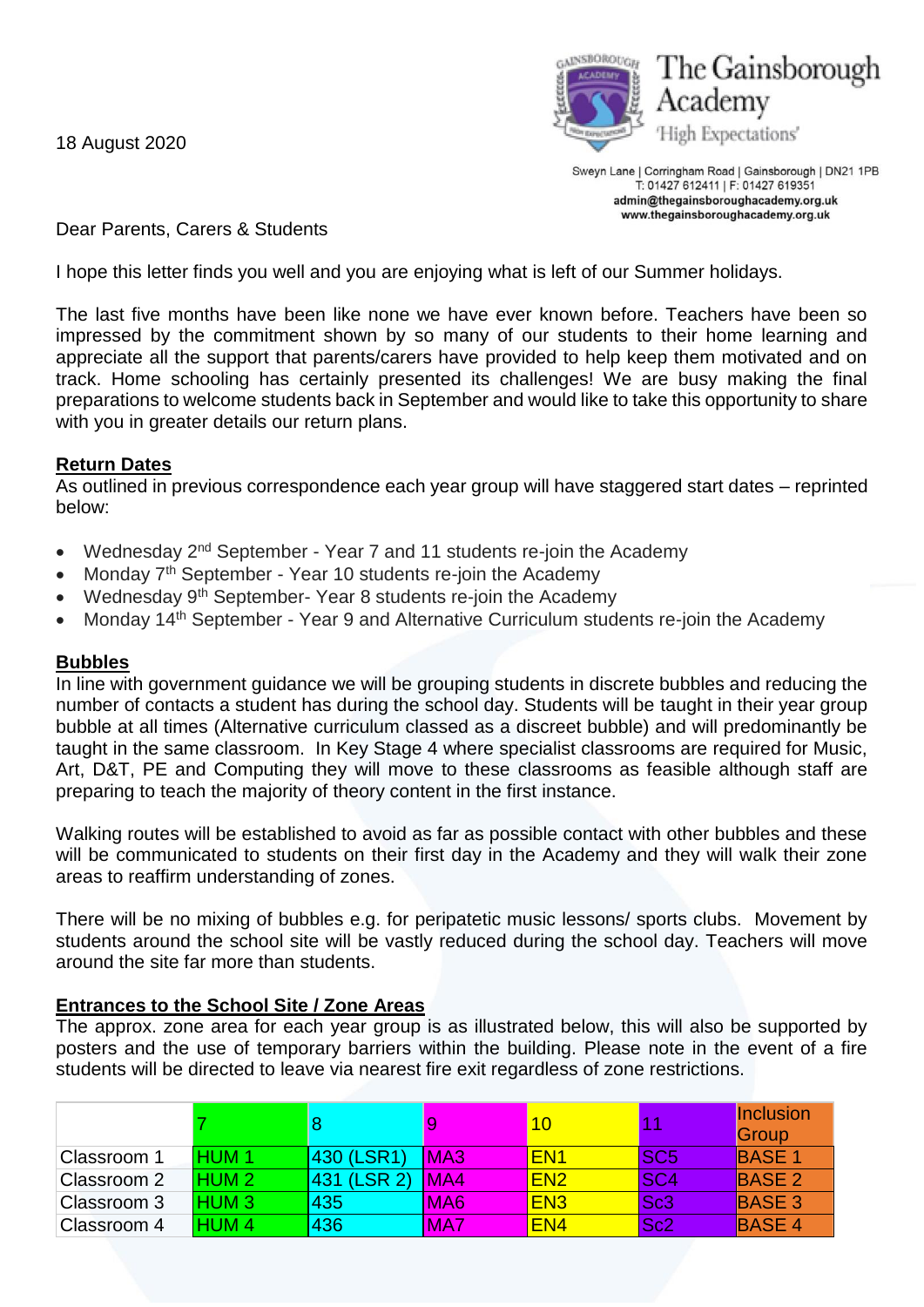| Classroom 5                | HUM <sub>5</sub>           | 437                                  | MA <sub>8</sub>     | EN <sub>6</sub>              | SC <sub>1</sub>        | LSR                     |
|----------------------------|----------------------------|--------------------------------------|---------------------|------------------------------|------------------------|-------------------------|
| Classroom 6                | n/a                        | n/a                                  | <b>Sanction 1</b>   | EN <sub>7</sub>              | MFL <sub>1</sub>       | ln/a                    |
| Classroom 7                | n/a                        | n/a                                  | MA <sub>5</sub>     | EN <sub>5</sub>              | MFL <sub>2</sub>       | ln/a                    |
| <b>Toilets</b>             | <b>Ground floor</b>        | P.E<br>changing<br><b>Facilities</b> | <b>Top Floor</b>    | English<br>corridor          | <b>DT</b><br>Corridor  | <b>Current</b><br>Staff |
| External Space Canopy Area |                            | <b>Netball</b><br><b>Courts</b>      | basketball<br>court | <b>Front Field</b>           | loutside<br>youth club | <b>BASE</b>             |
| Entrance / Exit            | <b>Humanities</b><br>doors | P.E Door                             | stair<br>door*      | 3 Theatre fire<br>doors      | stair 4**              | <b>BASE</b>             |
| <b>Stairs</b>              | n/a                        | P.E Stairwell stair 3 door reception |                     | <b>Main</b><br><b>stairs</b> | stair 4                | ln/a                    |

# **Timing of the School Day**

Parents do need to be aware that the timing of the school day will change. The start time will be staggered to ensure we can offer a full teaching day whilst ensuring the entrance and exit points within the school adhere to safeguarding measures.

Please note that when school returns in September there will be no breakfast club, extra-curricular activities such as music/sport/Drama or after school LRC provision due to the need not to mix bubbles.

|                  | <b>Start</b> |                | <b>Break</b> |                | <b>Break</b>   |                | <b>Break</b> |          | <b>End</b> | of |
|------------------|--------------|----------------|--------------|----------------|----------------|----------------|--------------|----------|------------|----|
|                  | Time         | P <sub>1</sub> | $\mathbf{1}$ | P <sub>2</sub> | 2 <sup>1</sup> | P <sub>3</sub> | 3            | P4       | Day        |    |
|                  |              |                |              | 10.20          | 11.40          |                |              |          |            |    |
|                  |              | $8.30 -$       | $9.50 -$     |                |                | 12.10          | 1.30         | $2.00 -$ |            |    |
| <b>Y7</b>        | 8.30         | 9.50           | 10.20        | 11.40          | 12.10          | $-1.30$        | 2.00         | 3.20     | $3.20***$  |    |
|                  |              |                | 10.00        | 10.30          | 11.50          |                |              |          |            |    |
|                  |              | $8.40 -$       |              |                |                | 12.20          | 1.40         | $2.10 -$ |            |    |
| Y8               | 8.40         | 10.00          | 10.30        | 11.50          | 12.20          | $-1.40$        | 2.10         | 3.30     | $3.30***$  |    |
|                  |              |                | 10.10        | 10.40          | 12.00          |                |              |          |            |    |
|                  |              | $8.50 -$       |              |                | $\sim$         | 12.30          | 1.50         | $2.20 -$ |            |    |
| Y9               | 8.50         | 10.10          | 10.40        | 12.00          | 12.30          | $-1.50$        | 2.20         | 3.40     | $3.40***$  |    |
|                  |              |                | 10.20        | 10.50          | 12.10          |                |              |          |            |    |
|                  |              | $9.00 -$       |              |                |                | 12.40          | 2.00         | $2.30 -$ |            |    |
| <b>Y10</b>       | 9.00         | 10.20          | 10.50        | 12.10          | 12.40          | $-2.00$        | 2.30         | 3.50     | $3.50***$  |    |
|                  |              |                | 10.30        | 11.00          | 12.20          |                |              |          |            |    |
|                  |              | $9.10 -$       |              |                | ٠              | 12.55          | 2.10         | $2.40 -$ |            |    |
| <b>Y11</b>       | 9.10         | 10.30          | 11.00        | 12.20          | 12.55          | $-2.10$        | 2.40         | 4.00     | 4.00***    |    |
|                  |              |                | 10.00        | 10.30          | 11.50          |                |              |          |            |    |
|                  |              | $8.40 -$       |              |                | ۰.             | 12.20          | 1.40         | $2.10 -$ |            |    |
| <b>Inclusion</b> | 8.40         | 10.00          | 10.30        | 11.50          | 12.20          | $-1.40$        | 2.10         | 3.30     | $3.30***$  |    |

\*\*\*Students will be given passes to leave lessons early to catch buses where alternative transport cannot be supported. This change is on a temporary basis and we will keep it under review as the term progresses and additional guidance is received. If bus timetables mean that children must arrive before their due start time, they may go straight to their designated room and remain there until school begins.

\*\*Inclusion students may return on part time timetables to support reintegration

## **Break and Lunch**

It is preferable that students bring a packed lunch, however the canteens will be open and a reduced food offer will be made available should they wish. We will be operating on a 3 break timetable per day and students will have a designated 20 minute time slot to enter the canteen and pick up a hot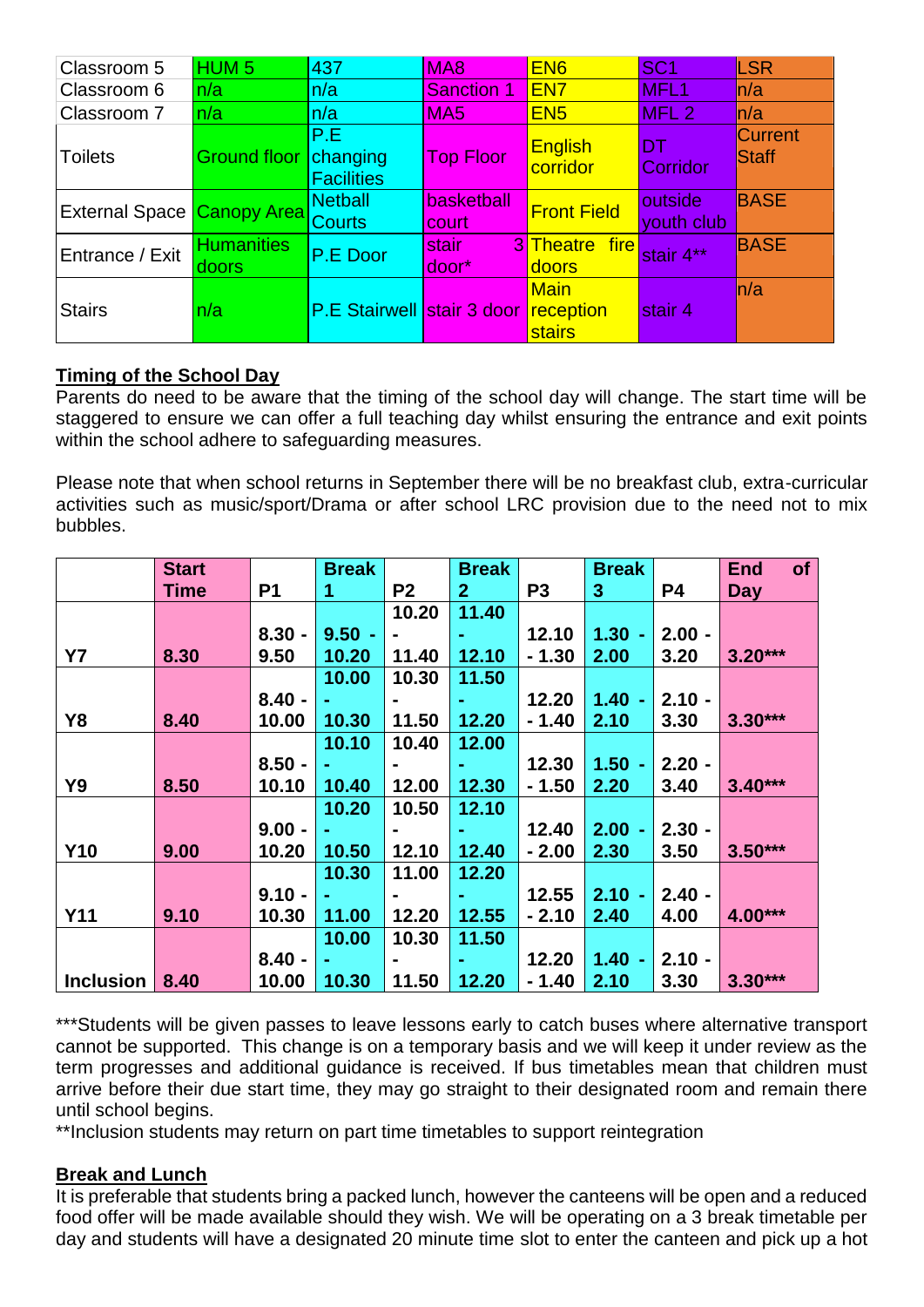food option/sandwich grab bag to eat back in their zones. Again, this is to limit groups coming into contact with each other.

Please supply your child with a snack / drink to have in the morning as access to the canteen will not be available outside their 20 minute session.

#### **Individual Timetables**

Students will be provided with their timetables prior to their start date but the staggered dates will enable more staff to be on hand to help direct and support your return as we are very aware many students will be nervous having been out of school for so long.

#### **In the Classroom**

Government guidance states that students should sit side by side, not face to face in classrooms where social distancing cannot be maintained. Teachers must teach from the front of the room and remain 2 metres away from their students. Students with an Education Health Care Plan and who receive LSA support in the classroom will continue to receive this additional support in line with the guidance for social distancing.

## **Equipment – what do you need to bring**

Students should not share equipment: we expect each student to arrive equipped with the basics for lessons: pen, pencil, rubber, ruler, and calculator. Hand sanitiser and tissues will be available across school. Teachers and support staff have received guidance on changing their practice in order to comply with new regulations.

## **Uniform**

Your child should return to school in their Gainsborough Academy uniform. Your child will not need to wear uniform on the day they have practical PE: instead they should come to school in their PE kit, this is because the changing facility will not be available. This may change as the weather changes, but will be in place for the first half term.

Students should not take this as an opportunity to push uniform boundaries: students will be expected to meet our uniform expectations at all times. Please do not allow your child to come to school wearing piercings, false nails, brightly coloured hair or non-uniform items of clothing. Uniform compliance is central to good discipline – Thank you to the overwhelming majority of parents and students who understand this and support us.

## **Risk Assessment**

A copy of the most recent risk assessments will be made available as previously on our website which outline the additional measures we are putting in place to keep everyone safe, including enhanced cleaning, response to illness and bubble requirements.

## **Sanitation and infection control**

Hand sanitiser and tissues will be available across school. Your child should bring adequate water to school with them, as we are unable to use the water fountains at present. The use of face masks is not required or recommended by government guidance. If your child, or anyone in the household develops symptoms of COVID-19, they should self-isolate according to guidelines. Please do not send your child to school in these circumstances. If anyone in the household tests positive for Covid-19, please inform school as soon as possible. We will continue to follow guidance and instruction from Public Health England, and follow their instructions in managing any confirmed cases of Covid-19.

#### **Point of contact**

Your child will not have their usual form period in order to avoid mixing pupils where possible, and will not see their form tutor daily as they would under normal circumstances. The form tutor will no longer, therefore, be your first point of contact. Messages for students will be passed onto year